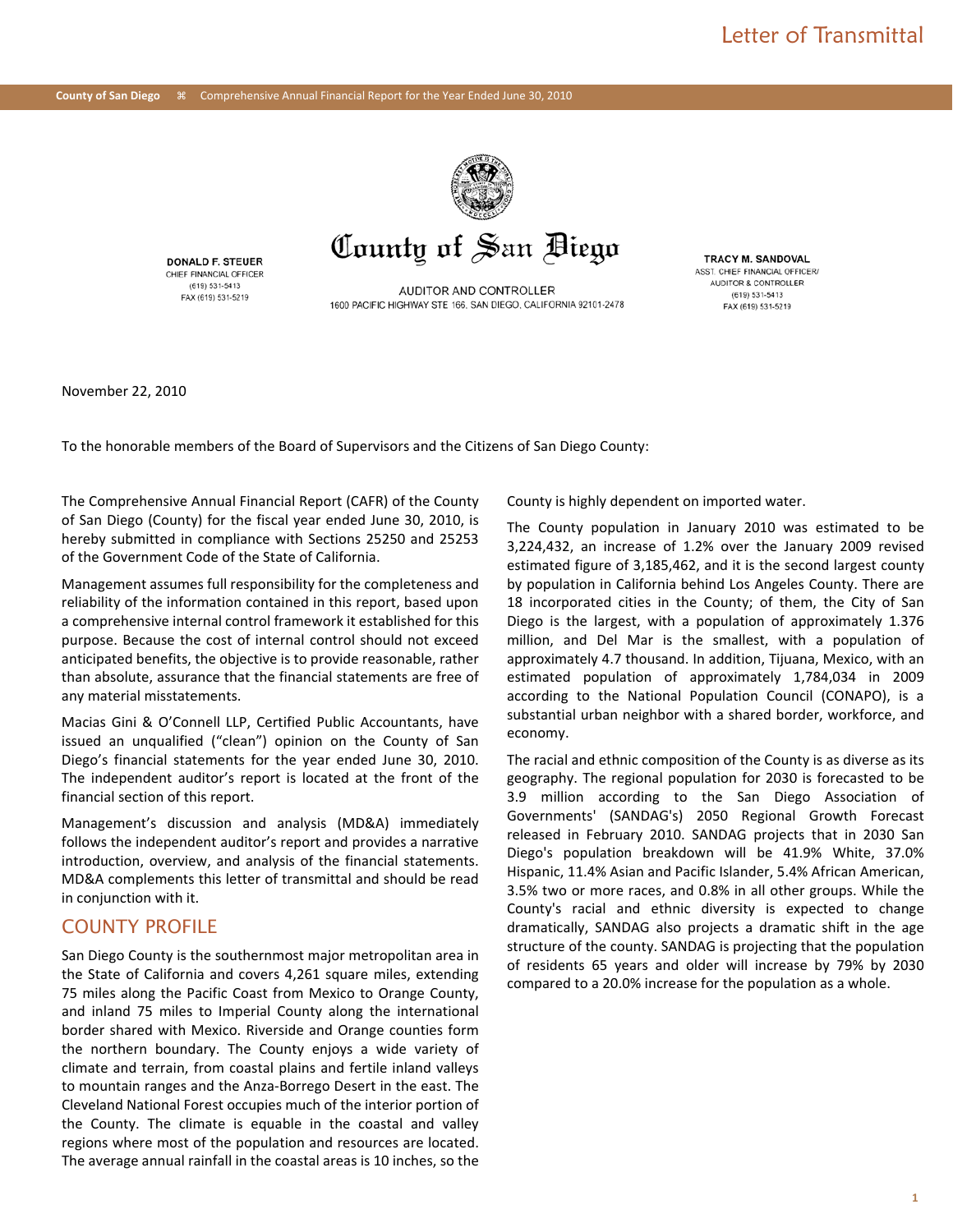## COUNTY GOVERNMENT, ECONOMY AND **OUTLOOK**

### County Government

The County was incorporated on February 18, 1850, and functions under a charter adopted in 1933, as subsequently amended from time to time. A five-member Board of Supervisors elected to fouryear terms in district nonpartisan elections governs the County. Each board member must reside in the district from which he or she is elected. The Board of Supervisors sets priorities for the County and oversees most County departments and programs and approves their budgets. Per California Government Code Section 23005, the County may exercise its powers only through the Board of Supervisors or through agents and officers acting under the authority of the Board or authority conferred by law. The Board of Supervisors appoints the following officers: the Chief Administrative Officer (CAO), the County Counsel, the Probation Officer and the Clerk of the Board of Supervisors. The Chief Administrative Officer appoints the Chief Financial Officer, the Auditor and Controller and all other appointive officers. The CAO assists the Board of Supervisors in coordinating the function and operations of the County; is responsible for carrying out all of the Board's policy decisions that pertain to the functions assigned to that officer; and supervises the expenditures of all departments. Elected officials head the offices of the Assessor/ Recorder/ County Clerk, District Attorney, Sheriff and Treasurer-Tax Collector.

The State Legislature has granted each county the power necessary to provide for the health and well-being of its residents. The County provides a full range of public services to residents, including law enforcement, detention and correction, emergency response services, health and sanitation, parks and recreation, libraries and roads. The County also serves as a delivery channel for many State services, such as foster care, public health care and elections. These services are provided by five business Groups (Public Safety, the Health and Human Services Agency, Land Use and Environment, Community Services and Finance and General Government), each headed by a General Manager [Deputy Chief Administrative Officer (DCAO)] who reports to the CAO. State and federally mandated programs, primarily in the social and health services areas, are directed to be maintained at certain minimum levels, with eligible costs subject to reimbursement according to specific guidelines; however, not all mandated costs are reimbursed.

### Economy and Outlook

The U.S. economy suffered through a very deep recession beginning in December 2007 and ending in June 2009 according to the National Bureau of Economic Research (NBER). The recession lasted approximately 18 months making it the longest recession since the 1930s. The economic events of September and October, 2008, in particular, have had far reaching and long-term impacts on the financial markets in the U.S and around the world.

A series of federal fiscal and monetary policy actions were initiated to address the credit crisis and economic volatility. The Federal Reserve engaged in an extraordinary policy of monetary easing by expanding its balance sheet, purchasing private assets and bringing the Federal Funds rate down to near zero. In addition, the Treasury was authorized \$700 billion under the Troubled Assets Relief Program (TARP) for capital infusions to banks, term securities lending facilities, auto loans, and a housing plan. Moreover, on February 17, 2009, the President signed into law the American Recovery and Reinvestment Act (ARRA) of 2009 designed to stimulate the nation's sputtering economy.

The global decline in economic activity necessitated a coordinated international response for a recovery in economic output and revival in world trade. Actions in April 2009 by the G-20 produced a global plan for recovery and reform.

Although nationally there have been modest improvements in recent economic data and a general easing in financial conditions, the economy will be restrained by weak housing market activity, weak state and local government spending, and weak spending on offices and factories. With unemployment still high and weak disposable income growth, consumer spending strength is also in doubt.

San Diego County was one of the first areas in California and the nation to experience the housing price meltdown, feel the financial impacts from the credit crisis, and experience a jump in loss of jobs. The unemployment rate for the County has been lower than that of the State for the last 10 years. While the unemployment rate has remained lower than the State rate, the County's unemployment rate has jumped from 6.3% at June 30, 2008 to 10.5% at June 30, 2010. The State unemployment rate increased from 7.6% to 12.8% during the same period.

The state of the economy plays a significant role in the County's ability to provide core services and the mix of other services sought by the public. For example, there is an increased demand for public assistance, while at the same time the State and local resources available to fund those services are shrinking. Fewer customers seeking land development or building permit services increases the difficulty of maintaining core services for these feebased programs. The real estate market slump has impacted the County's general purpose revenue (GPR), although GPR is expected to increase marginally in Fiscal Year 2010-11 from Fiscal Year 2009-10. General purpose revenue is relied upon to fund local services where no other funding is available, as well as to fund the County's share of costs for services that are provided in partnership with the State and federal government. The State of California's budget has been severely impacted by the recession and consequently has had to cut funding to local governments in many program areas.

County management continues to evaluate and respond to the changing economic environment and its impact on the cost and the demand for County services. Specific actions are detailed in the Fiscal Year 2010-11 Adopted Operational Plan which can be accessed at http://www.sdcounty.ca.gov/auditor/opplan/ adoptedlist.html.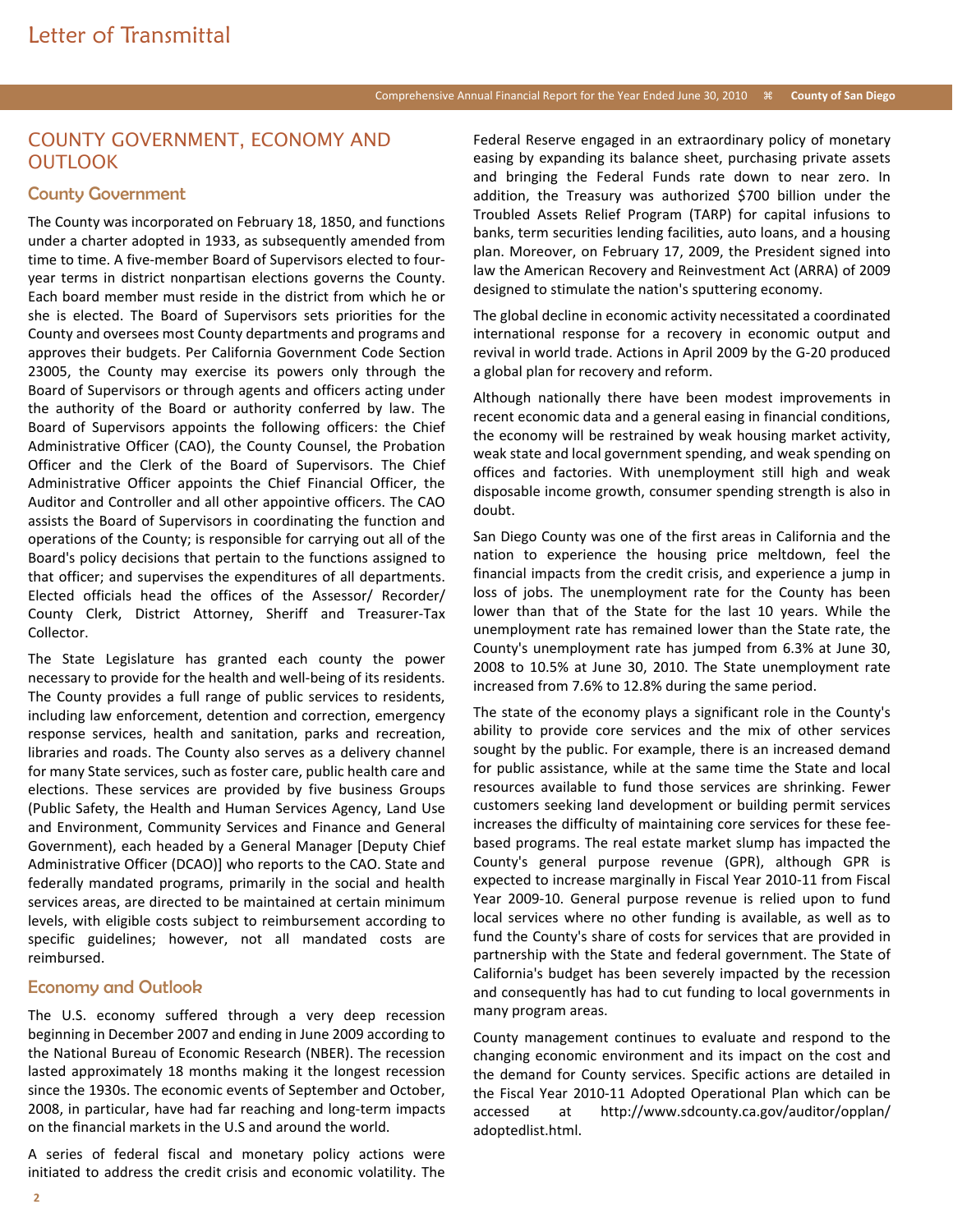#### County's Economic Base

The County's economic base consists of a significant manufacturing presence in the fields of electronics and shipbuilding, a large tourist industry attracted by the favorable climate of the region, and a considerable defense-related presence. Highlights of County employment as of July 2010 are listed below:

- Non-agricultural, industry employment totaled 1,212,900 jobs. This represents a loss of 27,300 jobs from the unadjusted July 2009 employment figures.
- The services industry, including information, professional and business services, education and health services, leisure and hospitality, and other services, constitutes the largest employment sector and accounted for approximately 48.1% of non-agricultural employment, with a total of 583,700 employed.
- The wholesale and retail trade industries were the second largest non-government sector, comprising approximately 14.0% of non-agricultural employment totaling 169,300 jobs.
- Government accounted for approximately 17.8% of nonagricultural employment (215,500). San Diego's military presence contributes to this significant component.
- Manufacturing accounted for an additional 7.5% of nonagricultural employment (90,800).
- The construction sector is greatly influenced by the general health of the economy, and in particular, population and housing growth. Construction employment, which accounted for 4.9% of total non-agricultural employment or 58,900 jobs, was down 8,100 jobs from the unadjusted July 2009 employment figures. The continued low level of residential building permits and continued high level of foreclosures combined with the marginally improving median home prices are expected to continue to adversely impact construction jobs through the end of 2010 and into 2011.
- The financial sector, including finance, insurance, real estate and related employment, represents 5.6% of non-agriculture employment (67,900). Financial activities experienced a reduction of 6,400 jobs from the unadjusted employment figures for July 2009.
- Transportation, Warehousing and Public Utilities accounts for 2.2% of non-agricultural employment (26,500).
- Agriculture and mining accounted for approximately 0.7% of total employment.
- Self-employed, household domestic workers and miscellaneous other categories not captured in industry employment represents approximately 13.2% of total employment (186,600). This category experienced an increase of 23,100 jobs from the unadjusted employment figures for July 2009.
- The San Diego County region experienced a net job loss of 5,700 from the July 2009 unadjusted employment figure of 1,414,600 (representing civilian labor force data by place of residence including self-employed, household domestic workers, unpaid family workers and workers on strike) to the

July 2010 level of 1,408,900. This compares to a decrease of 61,700 jobs the previous year. The County has been in the midst of significant volatility. San Diego's index of leading economic indicators has trended higher since April 2009, indicating gradual economic improvement overall. While a strong economic recovery is not expected for some time, 2011 should see continued signs of improvement for the region.

County revenues that are affected by the state of the local economy include property taxes, sales taxes, and charges for services. Key factors impacting these revenues include real estate activity and consumer spending which are in turn greatly influenced by interest rates and employment levels. Although short and long-term interest rates are low by historical standards, there is continued uncertainty regarding the pace of economic recovery at the national, state and local levels.

An impact of the overall housing market decline is an improvement in the California Association of Realtors index for first-time buyers throughout California. Based on the California Association of Realtors' First Time Buyer Housing Affordability Index, San Diego's housing affordability index, (the percentage of households that can afford to purchase an entry-level home) stood at 58% in June 2010. Although this is a slight decrease from a high of 60% in March 2009, it is still up from 57% in December 2008, up from 33% in December 2007, and up from 27% in December 2006. This index is based on an adjustable rate mortgage and assumes a 10% down payment and a first-time buyer purchase of a home equal to 85% of the prevailing median price. The improvement in the percentage of households that could afford to buy an entry-level home in San Diego was based on the market driven drop in entry-level priced homes and the corresponding adjustment to the monthly payment needed (including taxes and insurance) and an adjustment to the qualifying income level for the lower priced entry-level homes.

Sources: State of California Department of Finance, San Diego Association of Governments (SANDAG) - San Diego's Regional Planning Agency, UCLA Anderson Forecast for the Nation and California, the State of California Employment Development Department, and the California Association of Realtors.

## GENERAL MANAGEMENT SYSTEM

The County's General Management System (GMS) is the framework that establishes and guides the management of County operations and service delivery to residents, businesses and visitors. The County sets goals, prioritizes the use of resources, evaluates performance, ensures cooperation and recognizes accomplishments in a structured and coordinated way. By doing so, the County of San Diego moves away from the negative image of "red tape" and "government bureaucracy" into an organization that values and implements efficiency, innovation and fiscal discipline and one that provides focused, meaningful services to improve lives and benefit the community.

At the heart of the GMS are five overlapping components which ensure that the County asks and answers crucial questions: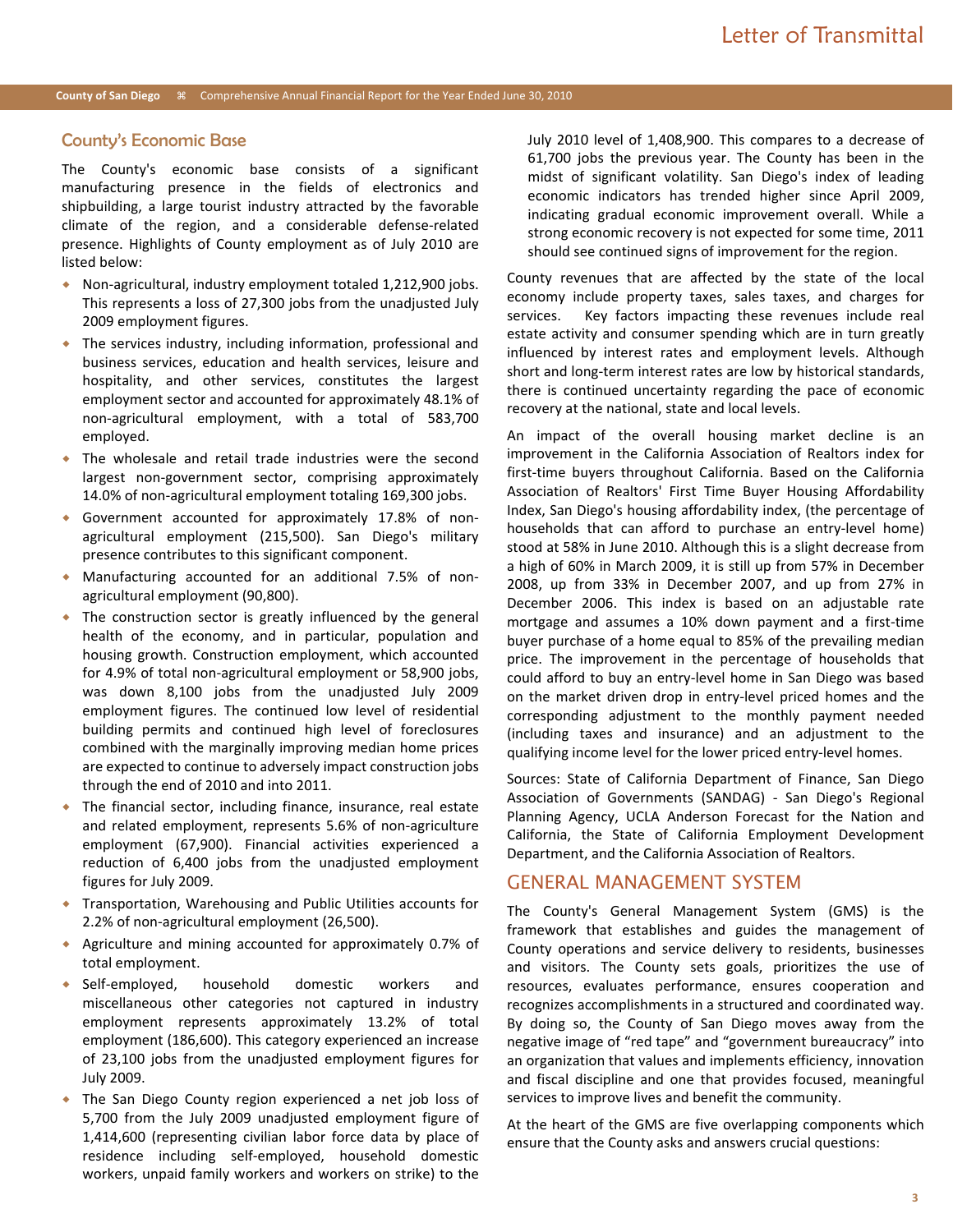### Comprehensive Annual Financial Report for the Year Ended June 30, 2010 **County of San Diego**

Strategic Planning asks: Where do we want to go? The Strategic Plan looks ahead five years to anticipate significant needs, challenges and risks that are likely to develop and sets goals for the future. Long-range strategic planning requires assessing both where the County is and where it wants to be.

Operational Planning asks: How do we get there from here? Operational Planning allocates resources to specific programs and services that support the County's long-term goals as articulated in the Strategic Plan over the next two fiscal years. This includes adoption of an annual budget and approval in principle of a second year spending plan.

Monitoring and Control asks: How is our performance? Monitoring and Control shows whether the County is on track to achieve its goals. The County evaluates its progress at regular intervals and makes necessary adjustments. Progress is evaluated monthly, quarterly and annually.

Functional Threading asks: Are we working together? Although the County is divided into distinct groups, departments and divisions for operational purposes, the County has many critical functions and goals that cross these organizational lines. Functional threading ensures coordination throughout the organization to pursue shared goals, solve problems, maximize efficiency and exchange information.

Motivation, Rewards and Recognition asks: Are we encouraging excellence? County employees must embrace the GMS disciplines. This requires setting clear expectations, providing incentives, evaluating performance and recognizing those who meet or exceed expectations. Motivation, Rewards and Recognition encourages individual and group excellence. The Operational Incentive Plans, Departmental Excellence Goals, the Do-It-Better-By-Suggestion (DIBBS) program and department recognition programs are the primary ways the County recognizes employees and encourages excellent performance.

The five GMS components form an annual cycle that is renewed each fiscal year with review of the Strategic Plan and development of a new Operational Plan.

## STRATEGIC AND OPERATIONAL PLANNING (BUDGETARY) PROCESS

As noted above, a five-year Strategic Plan is updated annually to provide long-term direction to County managers and staff. Each fiscal year a two-year Operational Plan is prepared and details each department's strategic objectives and the resources required to achieve them. The Operational Plan is monitored regularly and is linked to the GMS system of rewards and recognition. The annual Line-Item Budget incorporates the first year of the Operational Plan and is formally adopted by the Board of Supervisors pursuant to Government Code Section 29000 et seq. During the year, departments may request budget adjustments for new and existing programs. In addition, the Chief Administrative Officer reviews the status of the County's performance against budget in a quarterly status report to the Board of Supervisors.

## FINANCIAL (BUDGETARY) POLICIES

Government Code Sections 29000 through 30200 provide the statutory requirements pertaining to the form and content of the County's Budget. Government Code Section 29009 requires a balanced budget in the proposed and final budgets, defined as "the budgetary requirements shall equal the available financing".

County Charter Section 703 establishes the Chief Administrative Officer as responsible for all Group/Agencies and their departments (except departments with elected officials as department heads) and for supervising the expenditures of all departments and reporting to the Board of Supervisors on whether specific expenditures are necessary.

County Administrative Code Article VII establishes the components and timeline for the budget process and establishes the Chief Administrative Officer as responsible for budget estimates and submitting recommendations to the Board of Supervisors.

The County has the following financial policies that serve as guidelines for the budget process:

## Board of Supervisors Policies

A-136 Use of County of San Diego General Management System for Administration of County Operations: Establishes the General Management System (GMS) as the formal guide for the administration of County departments, programs and services, and ensures that all County departments and offices operate in compliance with the GMS.

B-29 Fees, Grants, Revenue Contract: Provides a methodology and procedure to encourage County departments to recover full cost for services whenever possible.

B-71 Fund Balance and Reserves: Establishes guidelines regarding the use of fund balance and the maintenance of reserves in order to protect the fiscal health and stability of the County. Expenditures for services are subject to fluctuations in demand and revenues are influenced by changes in the economy and by State and federal regulations. This policy ensures the County is prepared for unforeseen events by establishing and maintaining prudent levels of fund balance and reserves.

M-13 Legislative Policy: State-Mandated Local Program Costs: Calls on the State and Federal Legislature to encourage equitable reimbursement of mandated local program costs.

M-26 Legislative Policy: Long-Term Financing of Local Agencies: Calls on the Legislature to redress inequitable State funding formulas.

#### Administrative Manual

0030-01 Full Cost Recovery of Services: Establishes a procedure within the framework of Board of Supervisors Policy B-29, to serve as guidance in the process of recovering full costs for services provided to agencies or individuals outside the County of San Diego organization under grants or contracts or for which fees may be charged.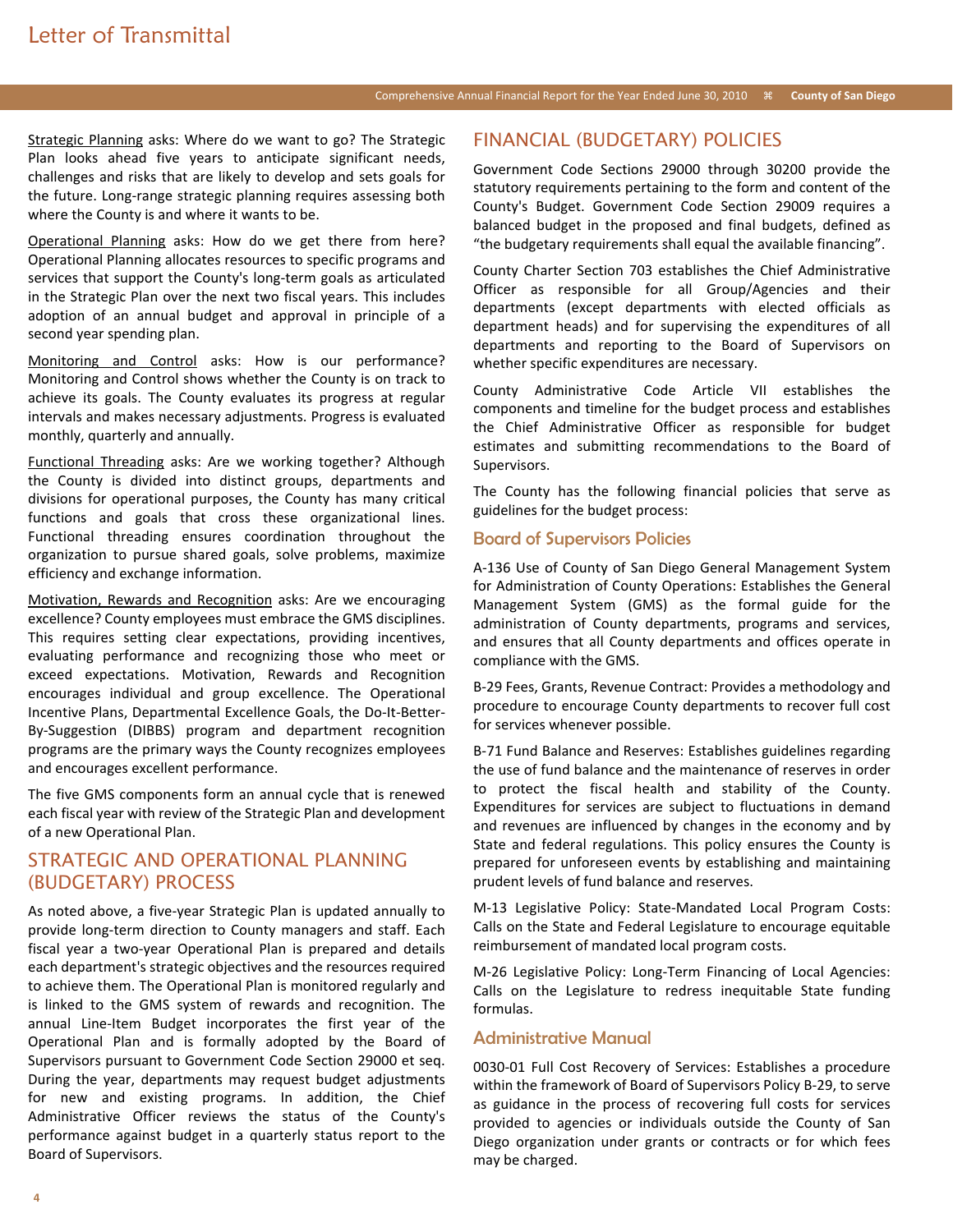#### **County of San Diego** Comprehensive Annual Financial Report for the Year Ended June 30, 2010

0030-06 State Mandated Cost Recovery: Establishes guidelines to attempt full recovery of all State mandated costs resulting from chaptered legislation and executive orders.

0030-14 Use Of One-Time Revenues: One-time revenue will be appropriated only for one-time expenditures such as capital projects or equipment, not to ongoing programs.

0030-18 Transfers Of Excess Cash Balances To General Fund: Provides for transfer of excess cash balances to the General Fund from funds within the County's area of financial and cash management which contain earnings or moneys in excess of those funds' requirements.

0030-19 Revenue Match Limitation: Revenue matches will be limited to the mandated level unless clear justification is provided which results in a waiver of this policy by the Board of Supervisors.

0030-22 Revenue Management - Auditor and Controller & Chief Administrative Responsibilities: Chief Financial Officer/Auditor and Controller and Chief Administrative Officer are responsible for reviewing and evaluating revenues from all sources in order to maximize these revenues within legal provisions and to institute internal controls and systems to be used by departments to estimate, claim, and collect revenues.

## STRATEGIC INITIATIVES AND ACHIEVEMENTS

The inability of State government to develop a viable long-term solution to its budget imbalance remains a risk to funding and stability of County programs, since State aid is the primary source of County revenues. The widening gap between State funding and the cost of administering services is coupled with a slow economy. The County has lost significant funding from the State, which is grappling with the economic downturn in the context of its lack of financial solvency and discipline while at the same time, revenues the County receives directly, such as property and sales taxes, have flattened or decreased and the cost of fuel, building materials and other materials needed to provide services to the public continues to rise.

Notwithstanding, County government continues to follow the map of the Strategic Plan developed within the discipline of the GMS. The County's Strategic Plan clearly identifies the organization's priorities so that both the public and employees can better understand how the County will use its resources during the next five years and what to expect as a result. Consistent with the County's GMS, activities undertaken to achieve these goals will be tracked and reported throughout the year, to ensure accountability and results. The Strategic Initiatives focus on what the County will do to serve the public and change over time as public needs, desires and priorities change. The County's strategic Initiatives are:

- **Kids** Improve opportunities for children and families.
- **The Environment** Manage the region's natural resources to protect quality of life and support economic development.
- **Safe and livable Communities** Promote safe and livable communities.

The Strategic Plan also includes Required Disciplines that address the County's internal priorities. The Required Disciplines are the foundation the County organization must establish to accomplish our public service goals efficiently and effectively. They set the standards for continued operational excellence the County is committed to achieving. These Required Disciplines are:

- ◆ Fiscal Stability
- Customer Satisfaction
- Regional Leadership
- Skilled, Adaptable and Diverse Workforce
- Essential Infrastructure
- Accountability/Transparency
- Continuous Improvement
- Information Technology

Within the structure of the two-year operational planning process, the County plans for and attains interim progress toward achievement of the Strategic Initiatives. Some of the significant steps of the last year were:

#### Kids

- The Department of Environmental Health educated 5,707 students regarding awareness and protection from mosquitoborne diseases and other vector related diseases. The department also conducted five outreach sessions for 1,250 students regarding hazardous materials and careers in environmental health.
- The Department of Child Support Services informed and educated the community about child support services through proactive media relations and community outreach by attending 83% of the local State Department of Corrections and Rehabilitation's Parole and Community Team meetings. The department also collaborated with the Superior Court to develop and implement the ability to conduct court hearings at the annual Veteran's Village Stand Down event to provide services to unemployed and homeless veterans who have child support obligations.
- The Probation Department increased public safety and reduced crime by ensuring that youth who left custodial settings were prepared for success in the community through successful participation in rehabilitative opportunities: ensured that 78% of youth who needed employment readiness services received them, exceeding the goal of 60%; ensured that 85% of youth who needed literacy programs received them, exceeding the goal of 60%; and ensured that 77% of youth who needed substance abuse services received them, exceeding the goal of 60%.
- The Parks and Recreation Department promoted recreational and environmental awareness for 10,000 youth by conducting educational programs at 20 park facilities with an emphasis on water quality, watershed awareness and natural resources and provided 36 outdoor adventure and education activities.
- The Air Pollution Control District reduced school children's exposure to cancer-causing and smog-forming pollutants. APCD applied for obtained over \$1.6 million in State and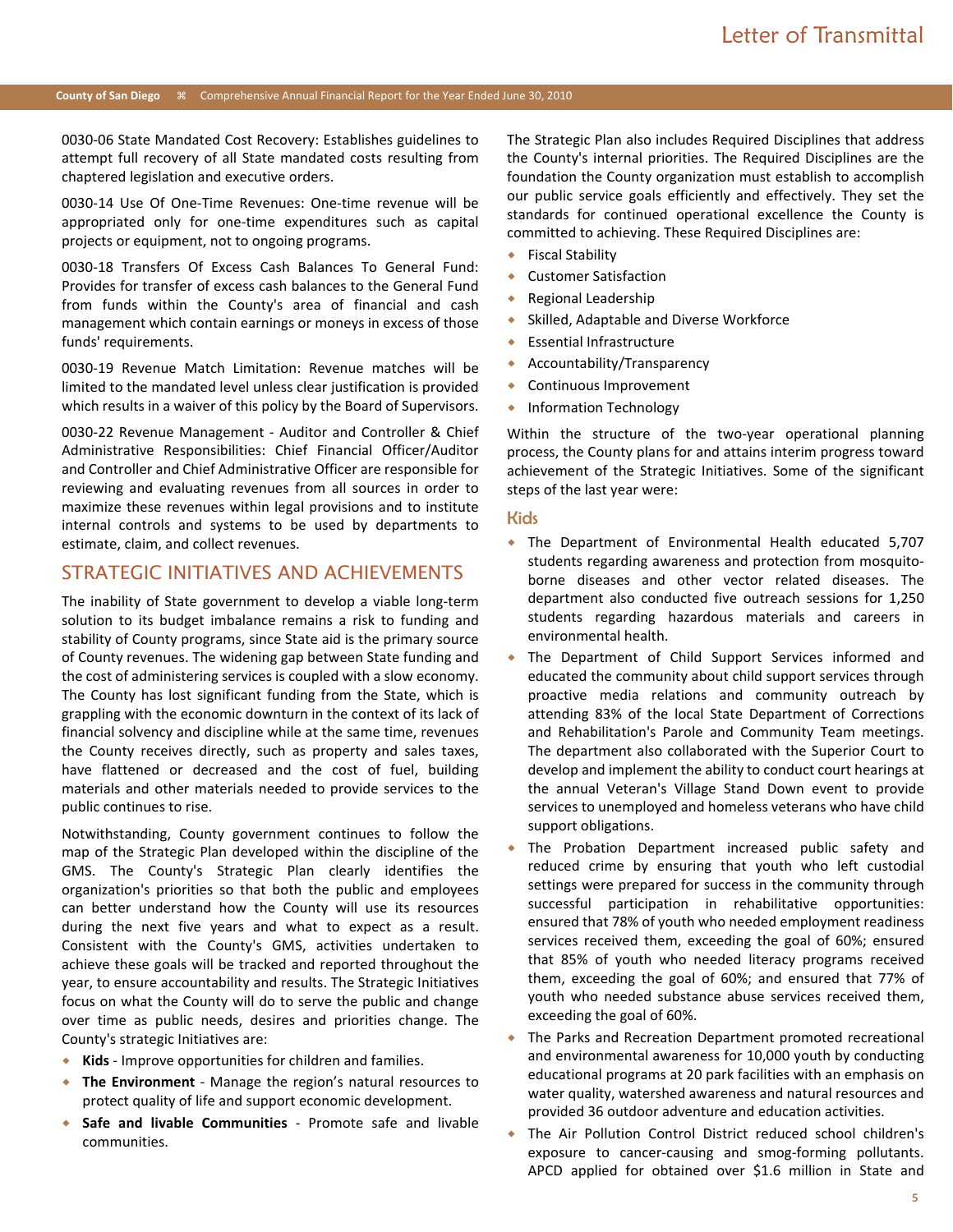### Comprehensive Annual Financial Report for the Year Ended June 30, 2010 **County of San Diego**

federal funding for the Lower-Emission School Bus programs and provided grants to 23 school districts to enable the retrofit of school buses with diesel particulate matter filters or to purchase new school buses.

## The Environment

- The Department of Parks and Recreation expanded and protected park resources by adding 793 acres of parkland throughout the County in Fiscal 2009-10.
- The Department of Parks and Recreation continued to lead in the area of sustainability by retrofitting eight County park facilities with lighting designed to cut energy use by up to 35% and by improving existing irrigation systems, intended to cut water use by 5% at 14 parks.
- The Department of Parks and Recreation mitigated fire fuel hazards and maintained fire safe zones in 24 park facilities through continued implementation of vegetation management practices in Forest Area Safety Task force areas.
- The Department of Public Works protected and preserved the County's water quality and watersheds: removed 28,802 cubic yards of debris from culverts, drainage channels and roads through a systematic cleaning program to protect waterways; swept 17,242 lane-miles of roadway to clean debris; and provided water quality and watershed protection outreach to 5,438 students at various schools in the unincorporated area.
- The Public Works Department maintained at least 50% solid waste diversion from landfills. The department worked with 33 private developments, with permits or permits pending, that have 40,000 square feet or more of building space to recycle construction and demolition materials; recycled 106,689 gallons of used oil and 22,387 used oil filters; and held 5 tire collection events that netted 5,057 tires.
- The Department of Agriculture, Weights and Measures protected the County's \$1.5 billion agricultural industry from damaging exotic insects, diseases and noxious non-native weeds: inspected 100% (1.955) of reported incoming high-risk commercial plant shipments; implemented the newly established detector dog surveillance team for parcel inspections at private parcel facilities; and enhanced the treatment of noxious non-native weeds by increasing the treatment.

## Safe and Livable Communities

- The District Attorney expanded the Preventing Rape by Intoxication campaign in partnership with the community, sexual assault survivors, Children's Hospital, law enforcement and local middle schools, high schools and universities. The Department also created a crime prevention video to help college age youth avoid becoming victims of sexual assault by intoxication.
- The Office of Emergency Services initiated a door-to-door Wildfire Awareness Campaign to approximately 300,000 households that focused on the communities in wildland urban interface areas. An additional 100,000 pamphlets will be delivered to households by November 2010.
- The Office of Emergency Services managed and administered the Homeland Security Grant program by distributing funds throughout the San Diego region to 18 cities, 58 special districts, County Departments and other agencies to improve preparedness, response and recovery from terrorist and catastrophic events.
- The Probation Department increased public safety and reduced crime by ensuring that the highest risk adults under intensive supervision are held accountable for their actions and are provided with rehabilitative opportunities in order to reduce further offenses.
- The Probation Department maintained a high profile in the community by participating in 242 adult and juvenile multiagency gang operations, truancy sweeps, probation and parole sweeps and sobriety checkpoints. The department also conducted 8,984 searches of adult and juvenile probationers to ensure they were not in possession of illegal contraband such as weapons, drugs, child pornography and gang related paraphernalia.
- The Sheriff's Department improved the crime solving/closure rate by 4.1% by implementing a "Tracking Known Offenders" process that used information from the Sheriff's Records Management System, Jail Information Management System, Probation Department and State Parole to more effectively solve crimes by correlating the whereabouts of known offenders to crimes and crime locations.
- The Health and Human Services Agency led efforts to anticipate and proactively manage the threat to the public's health from the Pandemic 2009 H1N1 Influenza. As of June 30, 2010, 1,276,030 vaccines were distributed, of which 961,513 vaccines were directly distributed to healthcare providers to serve their patients and the remaining 314,517 vaccines were distributed by the County.
- The Health and Human Services Agency identified options for In-Home Supportive Services (IHSS) to contain costs and focus service on needy seniors and persons with disabilities. In November 2009, the Board of Supervisors approved a number of reforms for IHSS including implementation of a new Fraud Investigation and Program Integrity initiative in conjunction with the District Attorney and initiation of IHSS individual provider enrollment. In February 2010, the State approved the County's new \$1.4 million Program Integrity initiative. Through June 2010, 56% (11,984 of 21,400) of the current providers have complied with provider enrollment activities. The remaining current and new providers have until December 31, 2010 to complete the process. Provider enrollment activities include a requirement for a California criminal background check, viewing of orientation materials, and an in-person signup to show formal documentation of identity.
- The Health and Human Services Agency fully implemented multi-year "social services safety net" project to streamline the business processes of three major federal and State mandated public assistance programs that provide access to health care, nutrition and temporary financial assistance (Medi-Cal, Food Stamps and CalWORKs). This major continuous improvement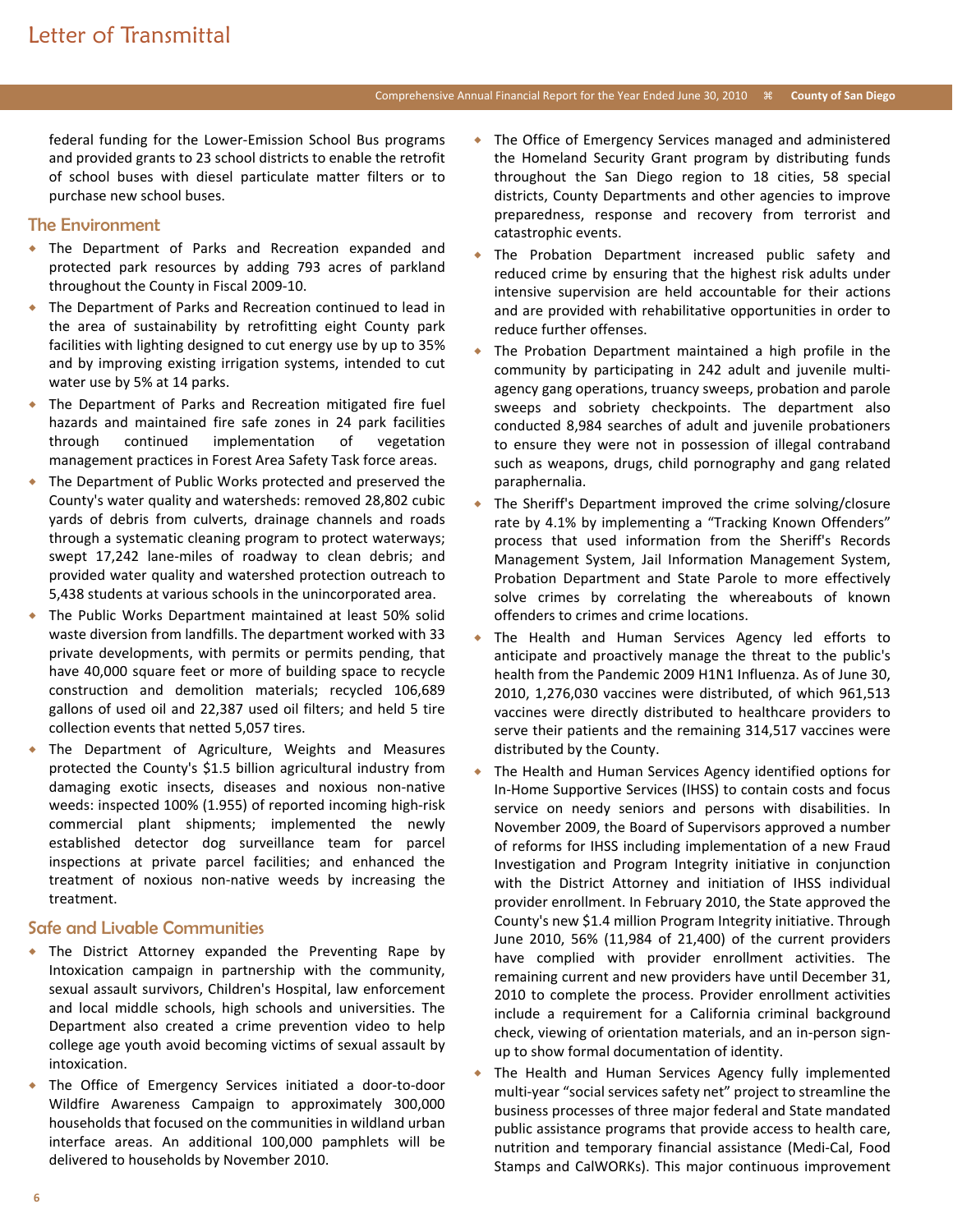#### **County of San Diego** Comprehensive Annual Financial Report for the Year Ended June 30, 2010

project will improve customer service, maintain program integrity and increase efficiency of services provided to more than 337,000 people by over 1,000 staff. The Agency:

- Converted over 200,000 paper cases to electronic files to support transition to virtual (paperless) caseload to gain efficiency and enhance customer service.
- Redesigned the staffing model and implemented trainings to support transition to a team-oriented, task-based service approach in Agency Family Resource Centers to accommodate higher volume of applications and participation in self-sufficiency programs.
- Introduced same-day application processing to improve timely delivery of services to customers in Agency Family Resource Centers.
- The Department of Public Works completed the first American Recovery and Reinvestment Act of 2009 (ARRA) federally funded construction project in San Diego County, the \$1.8 million Gillespie Field Taxiway reconstruction project. The department also completed the McClellan-Palomar Airport Terminal Redevelopment improvements. Both of these projects were completed under budget and ahead of schedule.
- The Department of Planning and Land Use continued to collaborate with fire service entities to improve fire protection and emergency response by providing ongoing funding for existing contracts and much needed resources to rural communities - new fire engines and water tenders, and protective suits for the County's volunteer firefighters. Specifically, a new fire engine and water tender were purchased for Warner Springs Volunteer Fire Station, a water tender was purchased for the Jacumba Volunteer Fire Station and a new fire engine was purchased for the Campo Volunteer Fire Agency. Additionally, 100 new protective suits were purchased to protect the County's volunteer firefighters.

## CERTIFICATE OF ACHIEVEMENT

The Government Finance Officers Association of the United States and Canada (GFOA) awarded a Certificate of Achievement for Excellence in Financial Reporting to the County for its comprehensive annual financial report (CAFR) for the fiscal year ended June 30, 2009. In order to be awarded a Certificate of Achievement, a government must publish an easily readable and efficiently organized CAFR. This report must satisfy both generally accepted accounting principles and applicable legal requirements.

A Certificate of Achievement is valid for a period of one year only. We believe that our current comprehensive annual financial report continues to meet the Certificate of Achievement Program's requirements and we are submitting it to the GFOA to determine its eligibility for another certificate.

## OTHER AWARDS AND RECOGNITIONS

Even with the financial and environmental challenges of Fiscal Year 2010, the County was recognized for many activities that highlight progress in the Strategic Plan Initiatives. County programs received awards for operational and service delivery achievements, technological innovations, and prudent fiscal management.

- ◆ San Diego County continues to be one of the leading recipients of National Association of Counties (NACo) Achievement Awards. Twenty-nine County programs were recognized for excellence in 2010. The award-winning programs operate within all five County business groups and include programs that serve children, youth and seniors, as well as those that promote environmental protection, public safety and efficient, effective county administration. The programs receiving awards included:
	- San Diego Stand Down 2009, Department of Child Support Services - a pilot project created in conjunction with the San Diego County Superior Court and Thomas Jefferson School of Law Veteran's Clinic to give homeless veterans access to court services in relation to their child support cases.
	- Self Service Kiosks, Department of Child Support Services a program that places kiosks in convenient places for walk-in customers to make child support payments, complete forms, and access information related to their child support cases.
	- Service Learning @ Your Library a program that engages teens in providing direct service within their own communities, helping them to develop interests and work skills while establishing meaningful relationships with adult mentors.
	- Disaster Food Stamp Program Protocol Guide a program developed by the Health and Human Services Agency to assist local residents displaced by disasters. Based on experience gained through wildfire response, this program is now being replicated in other California counties and the US Department of Agriculture Food & Nutrition Service.
	- Code Enforcement Storefronts a program created to place County personnel in remote areas to address local disputes that arise among neighbors over boundary lines, litter, land uses and other issues that strike citizens on a personal level.
	- District Attorney/City Attorney Prosecution System Collaboration Project - a project designed to share usage of the County District Attorney's internally developed criminal case management system with the San Diego City Attorney's Office, resulting in savings for the City and the beneficial sharing of case and defendant data between the two agencies.
	- Free Foreclosure Prevention HOME Clinics at Neighborhood Library Branches - a collaboration between the County Library system and Housing Opportunities Collaborative (HOC), Home Owner Mobile Education (HOME) clinics offer homeowners advice on legal, credit, and mortgage issues from skilled professionals.
	- High Tech Mental Health Solutions a walk-in assessment center designed in collaboration with Exodus Recovery, Inc., serving the north San Diego County region. The program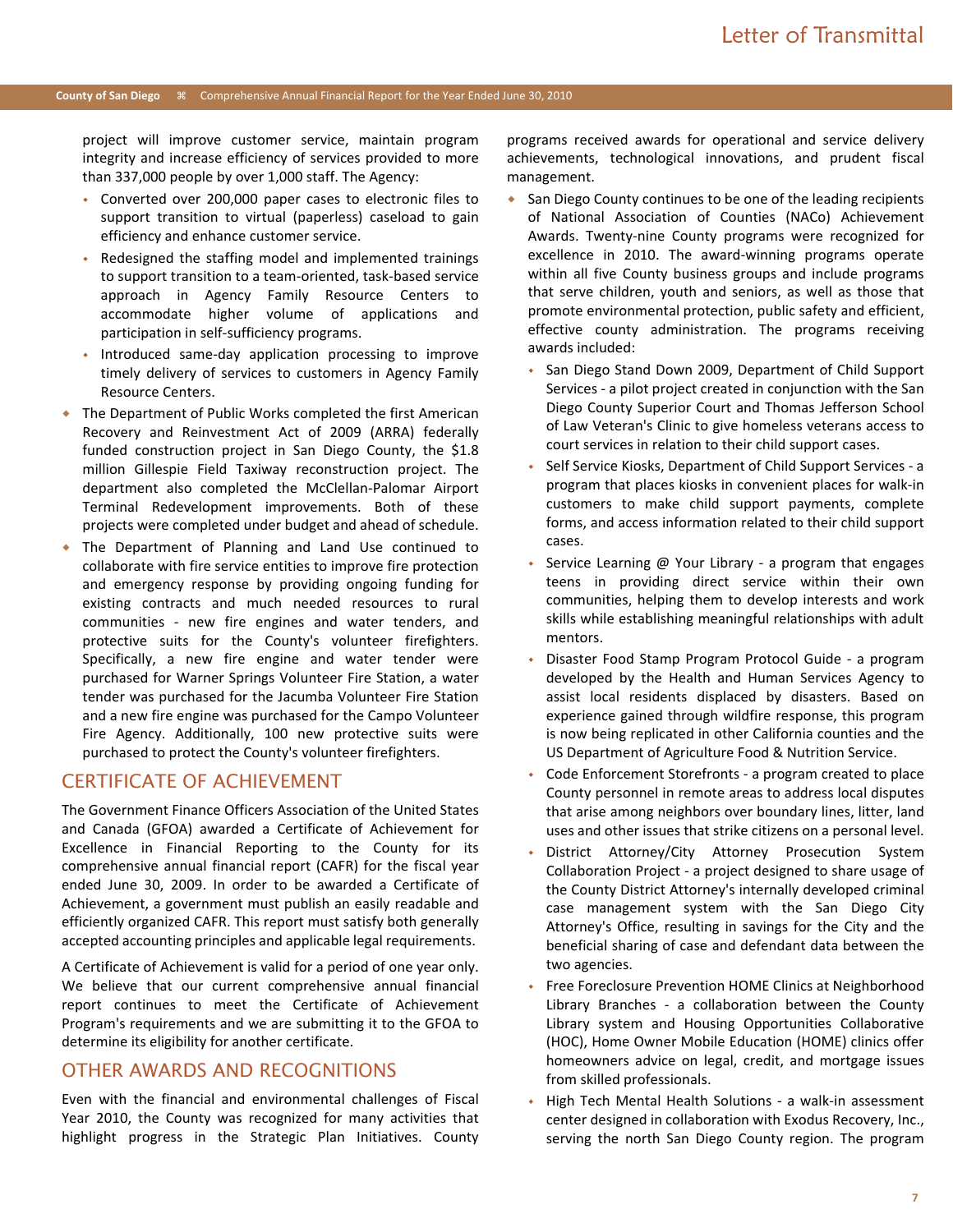## Comprehensive Annual Financial Report for the Year Ended June 30, 2010 **County of San Diego**

provides screening and triage for appropriateness of hospitalization to reduce escalation of crisis mental health situations and minimizes unnecessary inpatient treatment.

- Government Without Walls a County initiative that promotes a mobile workforce through the use of technology. The Department of Agriculture, Weights, and Measures (AWM) implemented a wireless fleet management program that combines Automatic Vehicle location (AVL) and Global Positioning System (GPS) technologies.
- Service First Initiative a plan consisting of 67 separate tasks designed to improve every aspect of the Department of Planning & Land Use's (DPLU) customer service, from walk-in counter service to management structure.
- For the eighth consecutive year, the Government Finance Officers Association (GFOA) of the United States and Canada recognized the County with the Distinguished Budget Presentation Award for the Adopted Operational Plan: Fiscal Years 2009-10 & 2010-11.
- ◆ In 2010, the San Diego Taxpayers Association presented the County of San Diego a Regional Golden Watchdog Award for the recently completed Medical Examiner and Forensic Center. The Taxpayers Association recognized the County for saving \$140 million in potential financing costs by cash financing the project, completing the project on schedule and under budget, and using the most current technology available in creating the energy-efficient complex, which has an 80-year life cycle. The new complex also received a Citation Award for architectural design from the American Institute of Architects (AIA) San Diego Chapter, a Certificate of Special Recognition from the United States Congress, and an Outstanding Achievement Award from the California State Legislature.
- The California State Association of Counties (CSAC) recognized the Health & Human Services Agency (HHSA) for its Neighborhoods for Kids - East County program. The program was selected from hundreds of nominations to receive the 2009 California Counties Innovation Award, the organization's top honor. CSAC honored another HHSA program with a CSAC Merit Award: the Life Skills for Foster Youth program, which engages the San Diego Workforce Partnership to help teenaged foster youth gain life skills. CSAC also selected the Housing and Community Development's (HCD's) Housing Inspection Reengineering Project for the CSAC Merit Award. The award-winning program allowed that department to maintain housing inspection levels and improve customer service, while reducing costs.
- The California Child Support Director's Association recognized San Diego County Department of Child Support Services (DCSS) with two top honors in the same year - an accomplishment no other County has achieved. DCSS was recognized as the Federal Fiscal Year 2009 Top Performing County in the "Very Large County" category. In addition, DCSS was also recognized as the Most Improved in Overall Performance for a "Very Large County."
- In February 2010, the County received the 2009 Sustainability Showcase Award in the "Local Government, Large" category from the California Sustainability Alliance. The County's Energy Management Program, Green Business Program, Green Building Program, Stormwater Management Program and Climate Change Team were highlighted in the award entry.
- The San Diego County Fire Authority was recently honored by the Fire Safe Council of San Diego County with the 2009 Outstanding Partnership Award. The County Board of Supervisors created the County Fire Authority to improve regional fire protection and emergency medical service.
- The Department of Parks and Recreation (DPR) has received a Preservation Design Award from the California Preservation Foundation. The award was given for the restoration work DPR performed in partnership with IS Architecture and the Vista Irrigation District (VID) on the Warner-Carrillo Ranch House and Barn, which are located in Warner Springs.
- The San Diego American Society of Civil Engineers (ASCE) Awards Committee selected the County's Ruxton Avenue Channel Conversion to receive the Water Quality, Flood & Drainage Award of Excellence and the McClellan Palomar Terminal Redevelopment to receive the Outstanding Airport and Port Facility Project as part of its Civil Engineering Project Awards program.
- The County won Emmy Awards in six categories from the National Television Arts & Sciences Pacific Southwest Chapter. The awards recognized the "Oxy Abuse Kills" public service announcement series; "Water Babies", story about the benefits of water safety training for toddlers, and "Tsunamis: Know What To Do!", an animated educational video designed for children.
- For the third year in a row, the County received the 2009 Award of Excellence from the California Counties Facilities Services Association (CCFSA). CCFSA's award program recognizes organizations that continue to advance the development of programs and processes that extend the life of public facilities.
- The American Public Works Association (APWA) has selected the Lakeside Baseball Park as the 2009 Project of the Year. The new park features four tournament play fields with artificial turf, concession building with restrooms, maintenance building, volunteer staging area, stadium seating, tot lot play area, an equestrian trail and parking lot.
- In May 2010, the Bureau of Alcohol, Tobacco, Firearms and Explosives (ATF) presented the Sheriff's Regional Crime Laboratory with its "100 IBIS Hits" Award. The Integrated Ballistics Identification System (IBIS) is a forensic tool used to enter images of bullets and casings that have been collected at crime scenes into a ballistics database.
- The County Office of Emergency Services' Geographic Information System (GIS) Unit was recently honored as the recipient of the Environmental Systems Research Institute (ESRI)'s Special Achievement in GIS Award for 2009 for its work on the Golden Guardian 2008 exercise, a statewide exercise